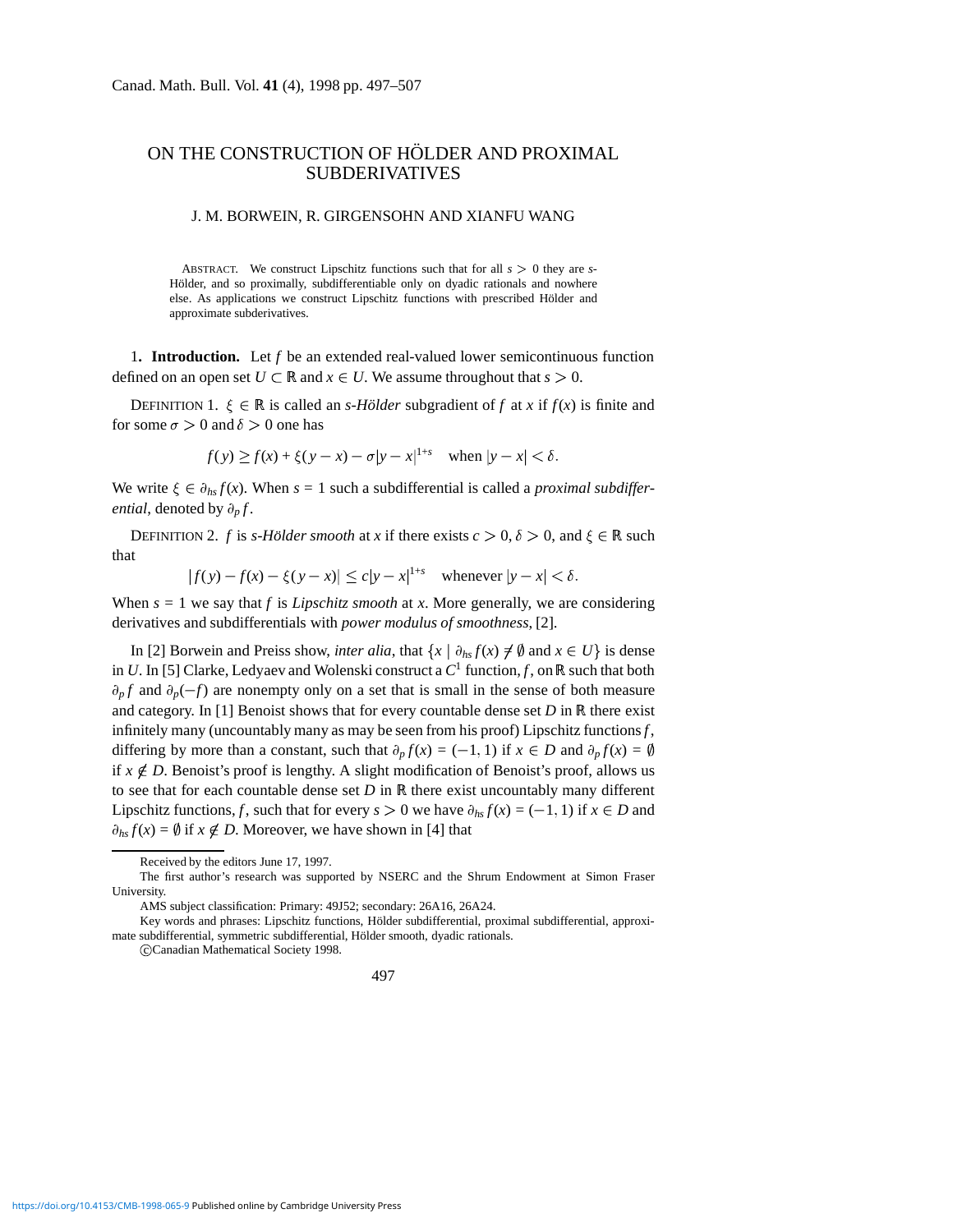PROPOSITION 1. *Assume S*<sup>1</sup> *and S*<sup>2</sup> *are two arbitrary countable dense sets in* R *with*  $S_1 \cap S_2 = \emptyset$ . Then there exist two countable sets  $D_1 \subset S_2$  and  $D_2 \subset S_1$  with  $D_1$  and *D*<sub>2</sub> *dense in*  $\mathbb R$  *such that there exists a Lipschitz function*  $f: \mathbb R \mapsto \mathbb R$  *having the following properties: for every s*  $> 0$ 

*(i)*  $\partial_{hs} f(x) = (-1, 1)$  *if*  $x \in D_2$  *and*  $\partial_{hs} f(x) = \emptyset$  *if*  $x \in \mathbb{R} \setminus D_2$ . *(ii)*  $\partial_{hs}(-f)(x) = (-1, 1)$  *if*  $x \in D_1$  *and*  $\partial_{hs}(-f)(x) = \emptyset$  *if*  $x \in \mathbb{R} \setminus D_1$ .

Our goal here is to construct Lipschitz functions,  $f$ , whose  $s$ -Hölder subdifferential is nonempty only on dyadic rationals and nowhere else. Needless to say, one may deduce this from Benoist's result but the construction method given herein is more explicit and much simpler, and has certain other virtues.

## 2**. Main Result.**

PROPOSITION 2. *For every sequence* (*an*) *satisfying:*

(0)  $0 < a_1 < a_2 < \cdots < 1, a_n \rightarrow 1$ ,

(1)  $(2^n)^s (1 - a_n) \to \infty$  for all  $s > 0$ ,

*there exists a 1-Lipschitz function*  $f: [0, 1] \rightarrow \mathbb{R}$  *such that*  $f(0) = 0$  *and*  $f(1/2) = \frac{a_1}{2}$ *, for all s* > 0 *we have*  $\partial_{hs} f(x) = (-1, 1)$  *when*  $x \in (0, 1)$  *is a dyadic rational, and*  $\partial_{hs} f(x) = \emptyset$ *when*  $x \in (0, 1)$  *is not a dyadic rational.* 

PROOF. As in [1],  $f$  will be the limit of a sequence of functions  $f_n$  which are affine on the intervals  $[i/2^n, (i+1)/2^n]$  for  $i = 0, 1, \ldots, 2^n - 1$ . Denote the slope of  $f_n$  on this interval by  $s_{i,n}$ .

Start with  $f_0 \equiv 0$ . Now assume that  $f_{n-1}$  is already defined. Then set  $f_n(0) := 0$  and

 $s_{2i,n} := a_n$ ,  $s_{2i+1,n} := 2s_{i,n-1} - a_n$ , if  $s_{i,n-1} \geq 0$ ,  $s_{2i,n} \coloneqq 2s_{i,n-1} + a_n, \quad s_{2i+1,n} \coloneqq -a_n, \quad \text{if } s_{i,n-1} \leq 0.$ 

In this way,  $f_n$  is defined and Lipschitz on the whole interval [0, 1] and satisfies  $f_n(2i/2^n)$  =  $f_{n-1}(i/2^{n-1})$  for  $i = 0, \ldots, 2^{n-1}$ .

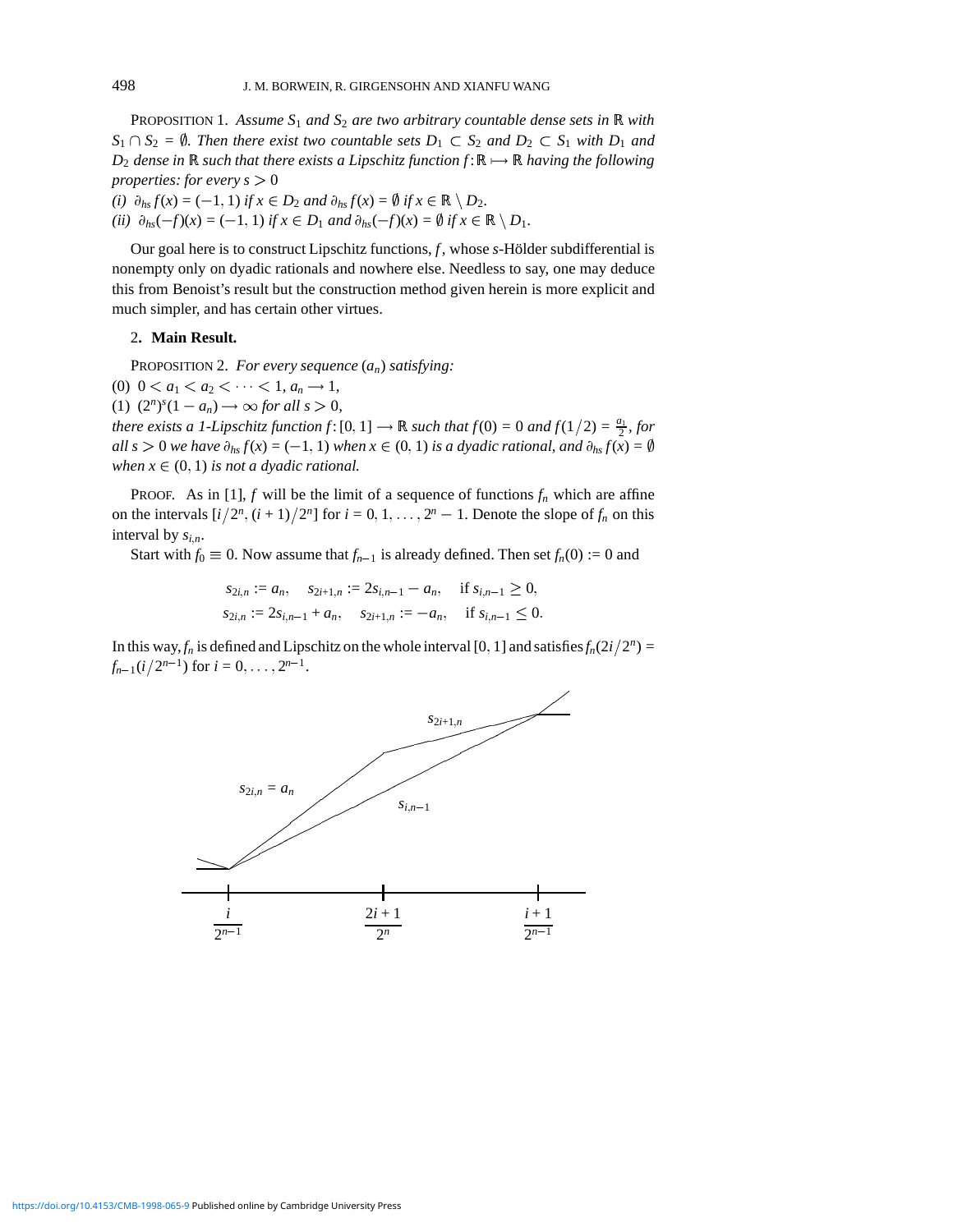CLAIM 1.  $s_{i,n} \in [-a_n, a_n]$  for all  $i = 0, 1, ..., 2^n - 1, n \in \mathbb{N}$ .

PROOF. The claim is true for  $f_0$ ,  $f_1$ , and if it is true for  $n-1$ , then it is also true for *n*: If  $s_{i,n-1} \geq 0$ , then  $s_{2i,n} = a_n$  and  $s_{2i+1,n} = 2s_{i,n-1} - a_n \leq 2a_{n-1} - a_n \leq 2a_n - a_n$  and  $s_{2i+1,n} \geq 0 - a_n$ , and similarly for  $s_{i,n-1} \leq 0$ .

This proves in particular that:  $f_n \ge f_{n-1}$  on [0, 1] for all *n*. In order to see what  $f_n$  looks like, we take  $a_n := 1 - (15/16)^n$ . After 9 iterations, Maple gives figure 1:



CLAIM 2. The  $f_n$  are uniformly convergent to a Lipschitz function  $f$ .

PROOF. For all *x*, we have  $0 \le f_n(x) - f_{n-1}(x) \le a_n \cdot 1/2^n \le 1/2^n$ , which proves that the  $f_n$  are convergent in the uniform norm towards some *f*. Since  $|f(x) - f(y)| \le$  $|f(x) - f_n(x)| + |f_n(x) - f_n(y)| + |f_n(y) - f(y)| \leq 2/2^n + a_n \cdot |x - y| \leq 2/2^n + |x - y|$  for all *n*, *f* is a Lipschitz function.

CLAIM 3. If  $x \in (0, 1)$  is a dyadic rational, then  $\partial_{hs} f(x) = (-1, 1)$ .

PROOF. Assume  $x = i/2^n$ .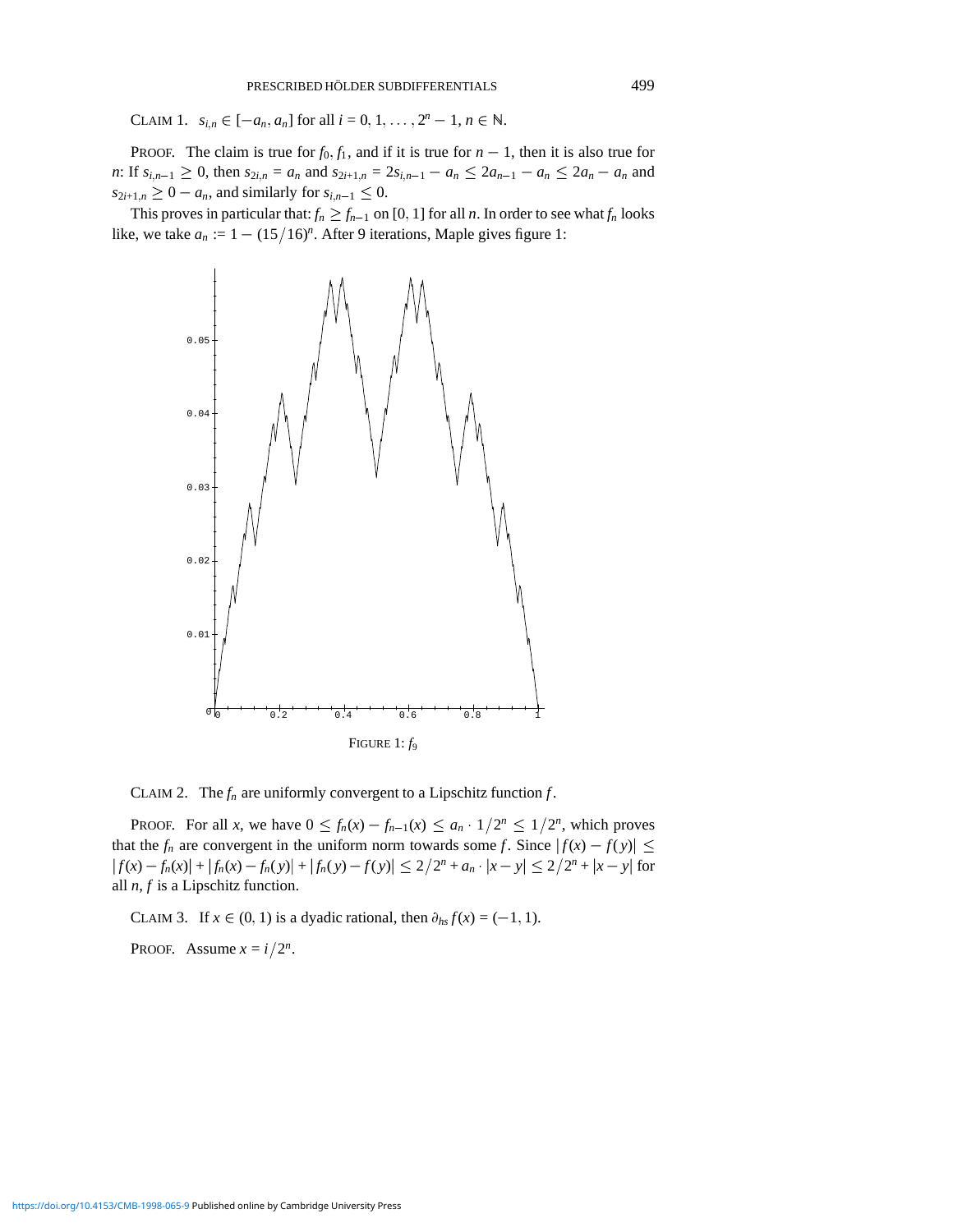CLAIM 3A. There exists a  $k_0 \in \mathbb{N}$  such that for all  $k > k_0$ :

(1) 
$$
f(y) \ge f(x) + a_k \cdot (y - x) \quad \text{for all } y \in [x, x + 1/2^k] \quad \text{and} \quad f(y) \ge f(x) - a_k \cdot (y - x) \quad \text{for all } y \in [x - 1/2^k, x],
$$

with equality for  $y = x \pm 1/2^k$ .

PROOF. For symmetry reasons, it is enough to prove the first inequality. Since for all  $k \ge n$ , we have  $f \ge f_k \ge f_n$  and  $f(x) = f_k(x) = f_n(x)$  and  $f(x \pm 1/2^k) = f_k(x \pm 1/2^k)$ , it is sufficient to show the existence of a  $k_0 \geq n$  such that the first inequality holds for all  $k > k_0$  with *f* replaced by  $f_k$ . For this it is enough to find a  $k_0$  such that the slope of  $f_{k_0}$  to the right of *x*, namely  $s_{i2^{k_0-n}, k_0}$ , is positive. The assertion then follows, both an  $k > k_0$  with *f* replaced by  $f_k$ . For this it is enough to find a  $k_0$  such that the slope of  $f_{k_0}$  to the right of *x*, namely  $s_{i2^{k_0-n},k_0}$ , is positive. The assertion then follows, because then  $s_{i2^{k-n$  $s_{2i,n+1} = 2s_{i,n} + a_{n+1}$ , and if that is still negative, then  $s_{4i,n+2} = 2s_{2i,n+1} + a_{n+2}$ , and so on. Also, because of Claim 1,  $s_{2i,n+1} = 2s_{i,n} + a_{n+1} \ge s_{i,n} - a_n + a_{n+1} > s_{i,n}$ . This implies  $s_{4i,n+2} - s_{2i,n+1} = s_{2i,n+1} + a_{n+2} > s_{i,n} + a_{n+1} = s_{2i,n+1} - s_{i,n} > 0$ . Therefore, in each step one increases the previous slope by a positive, increasing amount. After finitely many steps the slope will then itself become positive.

CLAIM 3B.  $\partial_{hs}f(x) \subseteq (-1, 1)$ .

PROOF. Assume  $\xi \in \partial_{hs} f(x)$ . That means that there exists a  $\sigma > 0$  such that for *k* big enough,  $f(x+1/2^k) \ge f(x)+\xi \cdot 1/2^k - \sigma \cdot (1/2^k)^{1+s}$ . We can assume  $k > k_0$ , such that, by Claim 3A,  $f(x+1/2^k) = f(x) + a_k \cdot 1/2^k$ . This implies  $a_k \cdot 1/2^k \ge \xi \cdot 1/2^k - \sigma \cdot (1/2^k)^{1+s}$ and therefore  $a_k \ge \xi - \sigma \cdot (1/2^k)^s$ . Letting *k* tend to infinity, we get  $\xi \le 1$ . Moreover,  $\xi = 1$  is impossible because of  $(2^k)^s \cdot (1 - a_k) \rightarrow \infty$ . In the same way we prove  $\xi > -1$ .

CLAIM 3C.  $(-1, 1) \subseteq \partial_{hs} f(x)$ .

PROOF. The first inequality in (1) implies  $f(y) \ge f(x)+\xi \cdot (y-x)$  for all  $y \in [x, x+1/2^k]$ and all  $\xi \le a_k$ , the second inequality implies  $f(y) \ge f(x)+\xi \cdot (y-x)$  for all  $y \in [x-1/2^k, x]$ and all  $\xi \geq -a_k$ . Joining the two intervals, we get  $f(y) \geq f(x) + \xi \cdot (y - x)$  for all  $y \in [x - 1/2^k, x + 1/2^k]$  and all  $\xi \in [-a_k, a_k]$ . Taking *k* large enough, we find any  $\xi \in (-1, 1)$  in such an interval. This proves Claim 3.

CLAIM 4. If *x* is not a dyadic rational, then  $\partial_{hs} f(x) = \emptyset$ .

PROOF. Assume that  $\xi \in \partial_{hs} f(x)$ ; we will show that this leads to a contradiction. If x is not a dyadic rational, then for every *n*, *x* lies in a uniquely determined interval of the form  $[i/2^n, (i + 1)/2^n]$ . Denote by  $p_n$  the slope of  $f_n$  in this interval.

CLAIM 4A.  $p_n \to \xi$  for  $n \to \infty$ , in fact  $|\xi - p_n| \le \sigma/(2^n)^s$ .

**PROOF.** Set  $y_1 := i/2^n$  and  $y_2 := (i+1)/2^n$ . Then

$$
f(y_1) \ge f(x) + \xi \cdot (y_1 - x) - \sigma \cdot |y_1 - x|^{1+s} \text{ and}
$$
  

$$
f(y_2) \ge f(x) + \xi \cdot (y_2 - x) - \sigma \cdot |y_2 - x|^{1+s},
$$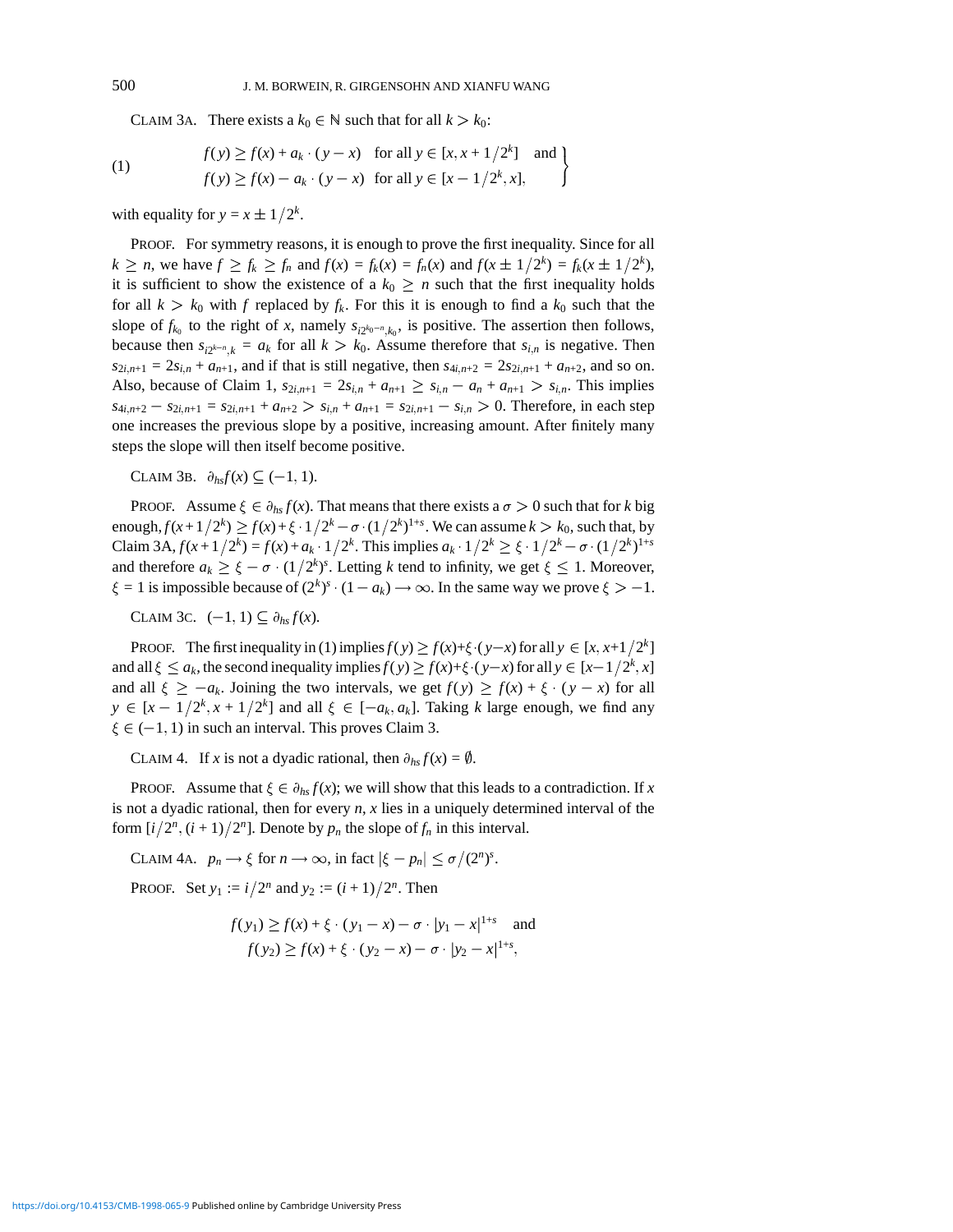if *n* is large enough. Since  $f_n(x) = f(y_1) + p_n \cdot (x - y_1)$  and  $f_n(x) = f(y_2) - p_n \cdot (y_2 - x)$ and  $f(x) \ge f_n(x)$ , it follows that

$$
f(y_1) \ge f(y_1) + p_n \cdot (x - y_1) + \xi \cdot (y_1 - x) - \sigma \cdot |y_1 - x|^{1+s} \text{ and}
$$
  

$$
f(y_2) \ge f(y_2) - p_n \cdot (y_2 - x) + \xi \cdot (y_2 - x) - \sigma \cdot |y_2 - x|^{1+s}.
$$

These are equivalent to  $p_n - \xi \le \sigma \cdot |x - y_1|^s$  and  $\xi - p_n \le \sigma \cdot |y_2 - x|^s$ , which implies the claim since  $|y_{1,2} - x| \leq 1/2^n$ .

CLAIM 4B.  $\xi = 1$  or  $\xi = -1$ .

PROOF. Because of  $p_n \in [-1, 1]$ , the only other possibility is  $|\xi| < 1$ . This is only possible if the case  $p_n = \pm a_n$  does not occur after an initial phase. That means that for *n* large enough,

$$
p_n = 2p_{n-1} - a_n
$$
 if  $p_{n-1} \ge 0$  and  
 $p_n = 2p_{n-1} + a_n$  if  $p_{n-1} \le 0$ .

But as we saw in the proof of Claim 3A, each of these two cases can happen only finitely many times in a row, after which time  $p_n$  changes its sign. Therefore the  $p_n$  must converge to 0. But this is also impossible, because if we choose *n* large enough so that  $0 \le p_{n-1} \le \varepsilon$  and  $1-a_n \le \varepsilon$ , then  $p_n = 2p_{n-1}-a_n \le -1+3\varepsilon$ , a contradiction. Similarly for  $p_n = 2p_{n-1} + a_n$ .

[Note that the arguments of Claim 4A and Claim 4B imply that  $f'(x) = -1$  or 1 for all  $x \in (0, 1)$  except for a Lebesgue null set.]

CLAIM 4C.  $\xi = \pm 1$  is impossible.

PROOF. Assume  $\xi = 1$ . Claim 4A now says that  $1 - p_n \le \sigma/(2^n)^s$ . Since  $p_n \le a_n$ , we also have  $1 - a_n \leq 1 - p_n$ . Therefore we get a contradiction to  $(2^n)^s (1 - a_n) \to \infty$ . Similarly for  $\xi = -1$ .

All of this proves Claim 4.

THEOREM 1. *There exist uncountably many different Lipschitz functions*  $f: \mathbb{R} \mapsto \mathbb{R}$ *with*  $f(0) = 0$  *such that for all s* > 0 *one has*  $\partial_{h} f(x) = (-1, 1)$  *if x is a dyadic number and*  $\partial_{hs}f(x) = \emptyset$  *otherwise.* 

PROOF. We extend *f* in Proposition 2 to all of R. Since  $f(0) = f(1) = 0$ , we may extend  $f$  periodically as a Lipschitz function. By the same arguments as in Claim  $3$ we have  $\partial_{hs} f(x) = (-1, 1)$  if *x* is an integer. In particular, we have  $f(0) = 0$  and  $f(1/2) = f_1(1/2) = a_1/2$ . Changing  $a_1$ , we obtain uncountably many functions, different at  $1/2$  and annulling 0, such that they share the same *s*-Hölder subdifferential for *all*  $s > 0$ .

COROLLARY 1. *There exist uncountably many distinct nonnegative Lipschitz functions on*  $\mathbb R$  *of compact support such that for all s*  $> 0$  *the functions share the same s*-Hölder subdifferential. Moreover such a function, b, only countably has  $\partial_{h} b(x) \not\subset \{0\}$ .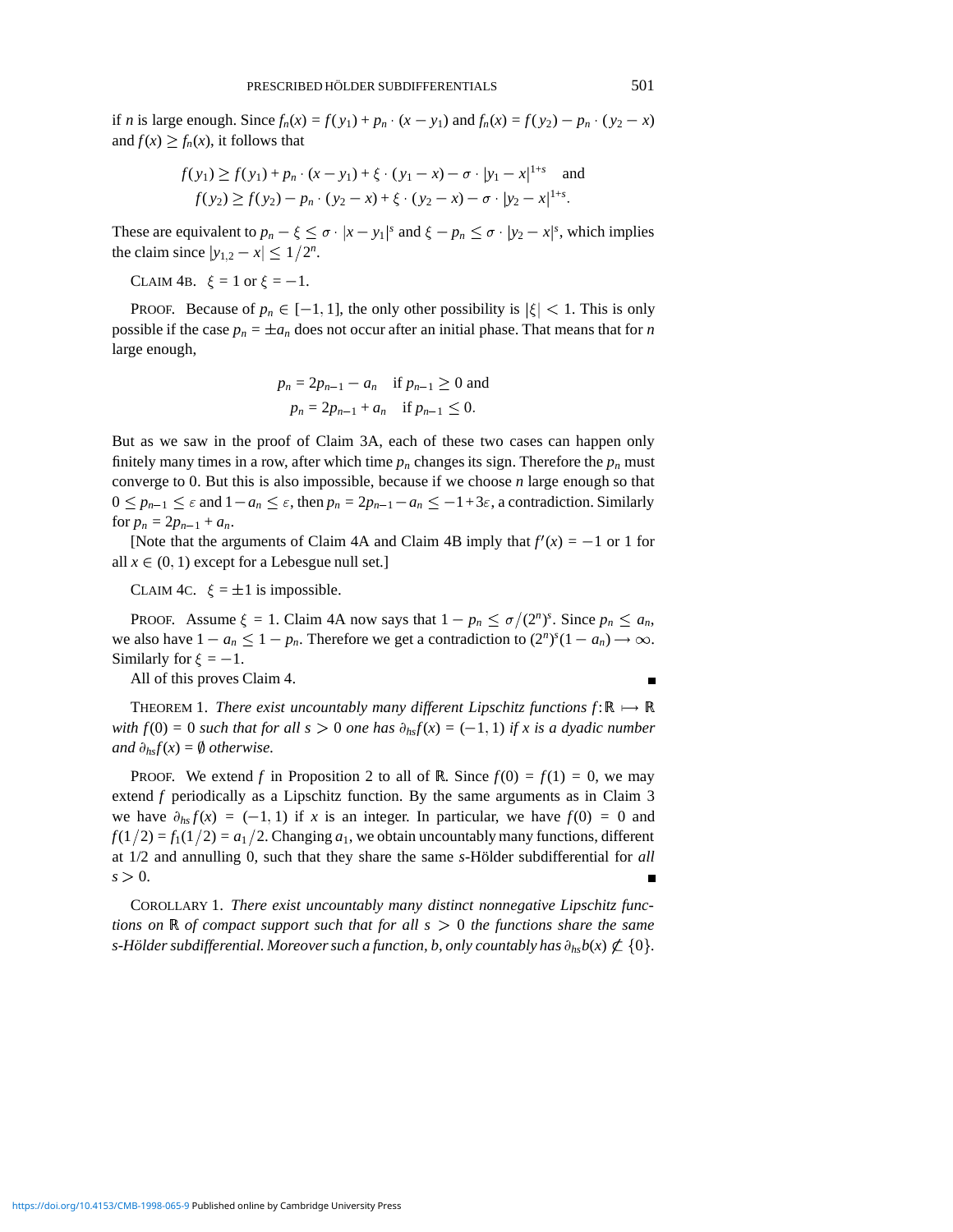PROOF. Define  $b: \mathbb{R} \mapsto \mathbb{R}$  by  $b(x) := f(x)$  for  $x \in [0, 1]$  and 0 otherwise. Then *b* is a *nonnegative bump* and for all  $s > 0$ 

$$
\partial_{hs}b(x) = \begin{cases}\n(-1, 1) & \text{if } x \in (0, 1) \text{ is dyadic,} \\
\emptyset & \text{if } x \in (0, 1) \text{ is not dyadic,} \\
[0, 1) & \text{if } x = 0 \text{, and } (-1, 0] & \text{if } x = 1, \\
\{0\}\n\end{cases}
$$

Theorem 1 assures us that we may choose uncountably many such *f*'s.

REMARK 1. (i) Note that if *f* is *s*-Hölder smooth at *x* then *f* is differentiable at *x* and  $\partial_{hs} f(x)$  is a singleton. All the Lipschitz functions in Theorem 1 are nowhere *s*-Hölder smooth for every  $s > 0$ , and therefore are nowhere Lipschitz smooth. Moreover, from Claim 3A we see that all the Lipschitz functions in Theorem 1 achieve (strict) local minima at dyadic rationals and nowhere else.

(ii) Dyadic translation and dilation each produce countably many different Lipschitz functions sharing the same Hölder subdifferentials. For any Lipschitz function  $f$  given by Theorem 1, we define  $f_n: \mathbb{R} \mapsto \mathbb{R}$  by  $f_n(x) := \frac{1}{2^n} f(2^n x)$  with  $n \in \mathbb{N}$ . Then  $\partial_{hs} f_n = \partial_{hs} f$ , and  $f_n(0) = 0 = f(0)$ . By the construction  $f(x) > 0$  if  $0 < x < 1$ . Now  $f_n(\frac{1}{2}) = \frac{1}{2^n} f(2^{n-1}) =$  $0 \neq \frac{a_1}{2} = f(\frac{1}{2})$ . If  $n, m \in \mathbb{N}$  and  $n \neq m$ , we have  $f_m \neq f_n$  + Constant, because the periods of *fn* and *fm* are different.

We may also define  $f_b: \mathbb{R} \mapsto \mathbb{R}$  by  $f_b(x) := f(x + b) - f(b)$  for any dyadic number *b*. Then  $\partial_{hs} f_b = \partial_{hs} f$ , and  $f_b(0) = f(0)$ . For infinitely many dyadic number  $b, f_b(\frac{1}{2}) \neq f(\frac{1}{2})$ . If not, we have  $f_b(\frac{1}{2}) = f(\frac{1}{2})$  for all dyadic rationals except for a finite number of them. By density we have  $f(\frac{1}{2} + x) = f(x) + f(\frac{1}{2})$  for all  $x \in \mathbb{R}$ . In particular, when  $x = \frac{1}{2}$  we have  $0 = f(1) = 2f(\frac{1}{2}) = a_1 > 0$ . This is a contradiction.

(iii) Note that the proximal normal cone and approximate normal cone for a locally Lipschitz function *f* are:

$$
N_{\text{epi}f}^{p}(x,f(x)) := \{t(\xi,-1) : \xi \in \partial_{p}f(x), t > 0\} \cup \{(0,0)\},
$$
  

$$
N_{\text{epi}f}^{a}(x,f(x)) := \{t(\xi,-1) : \xi \in \partial_{a}f(x), t > 0\} \cup \{(0,0)\}.
$$

We thus see that the Lipschitz functions in Theorem 1 have the following properties:

(2) 
$$
N_{\text{epi}f}^{p}(x, f(x)) = \begin{cases} \{t(\xi, -1) : -1 < \xi < 1, t > 0\} \cup \{(0, 0)\} & \text{if } x \text{ is dyadic,} \\ \{(0, 0)\} & \text{otherwise.} \end{cases}
$$

$$
N_{\text{epi}f}^{a}(x,f(x)) = \left\{ t(\xi,-1) : -1 \leq \xi \leq 1, t > 0 \right\} \cup \left\{ (0,0) \right\} \text{ for every } x \in \mathbb{R}.
$$

It is well known that the set of points in the boundary of epi*f* for which  $N_{\text{epi} f}^p(x, f(x)) \neq$  $\{(0,0)\}\$ is dense in bdry(epi*f*). (2) shows that  $\{(x,f(x)):N_{\text{epi}f}^p(x,f(x))\neq \{(0,0)\}\}\$ may be countable. Indeed by appropriately choosing  $\{a_n\}$  we may ensure that both *x* and  $f(x)$ are dyadic rationals, and so the proximal normal cone is non-trivial only at a subset of the dyadic rationals in the plane. For  $s \geq \epsilon > 0$  an appropriate sequence is given by  $a_n := 1 - (1 - 2^{-k})^n$  for *k* a sufficiently large integer.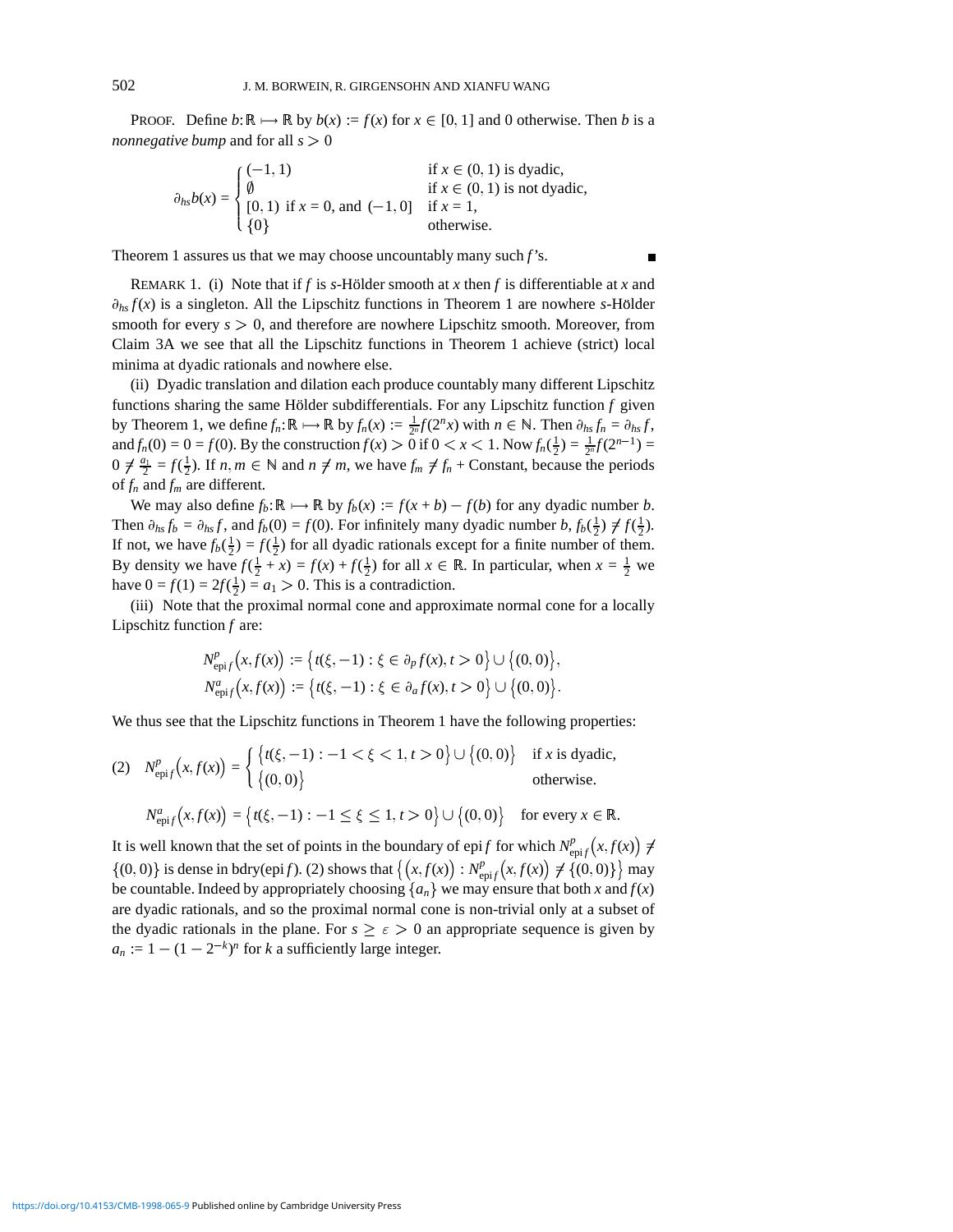(iv) If *f* is differentiable at  $x \in U$ , then  $\partial_{hs} f(x) \subset \{f'(x)\}\)$ . Therefore  $\partial_{hs} f$  is singleton or empty almost everywhere, and there is no Lipschitz function *f* such that  $\partial_{hs} f(x) = (-1, 1)$  for every  $x \in \mathbb{R}$ .

3**. Further applications.** Theorem 1 allows us to construct Lipschitz functions with prescribed Hölder subdifferentials. In the sequel we assume  $0 < s \leq 1$ . Given a set  $D \subset \mathbb{R}$  and a function *f* defined on  $\mathbb{R}$ , by  $f^{-1}$  we denote the inverse function of *f*, and we define  $f^{-1}(D) := \{x \mid f(x) \in D\}.$ 

DEFINITION 3. Assume  $h: U \mapsto \mathbb{R}$ . *h* is said to be  $C^{1,s}$  on *U* provided that *h* is differentiable on *U*, with *h'* being locally *s*-Hölder continuous on *U*, *i.e.*, for each  $x \in U$ there exists  $K > 0$  such that  $|h'(y) - h'(z)| \le K|y - z|^s$  whenever *y* and *z* are near *x*.

An application of the mean value theorem shows that each  $C^{1,s}$  function defined on *U* is everywhere *s*-Hölder smooth.

LEMMA 1. *A vector v is an s-Hölder subgradient of f at x if and only if on some neighbourhood of x there is a*  $C^{1,s}$  *function*  $h \leq f$  *with*  $h(x) = f(x)$ *,*  $h'(x) = v$ *.* 

PROOF. Suppose there exists an *h* being  $C^{1,s}$  with  $v = h'(x)$ ,  $h(x) = f(x)$ , and  $f \geq h$ on a neighbourhood of *x*. Choose  $\delta > 0$  such that *h'* is *s*-Hölder continuous with Hölder constant *K* and exists by the mean value theorem an  $\eta$  between *x* and *y* with

$$
h(y) = [h(y) - h(x) - h'(x)(y - x)] + h(x) + h'(x)(y - x)
$$
  
=  $(h'(\eta) - h'(x))(y - x) + h(x) + h'(x)(y - x)$   
 $\ge -K|y - x|^{1+s} + h(x) + h'(x)(y - x).$ 

Since  $f(y) \ge h(y) \ge f(x) + h'(x)(y - x) - K|y - x|^{1+s}$  for  $y \in (x - \delta, x + \delta)$ , we have  $v \in \partial_{hs} f(x)$ . Conversely, from Definition 1 we need to verify that  $h: \mathbb{R} \mapsto \mathbb{R}$  defined by  $h(y) := f(x) + \xi(y - x) - \sigma |y - x|^{1+s}$  is  $C^{1,s}$  with respect to *y*.

CLAIM 1. If  $0 < s \le 1$ , then  $(1 + t)^s \le 1 + t^s$  for  $0 \le t < +\infty$ .

PROOF. Let  $\phi(t) := 1 + t^s - (1 + t)^s$ . The claim follows from:  $\phi'(t) = s(t^{s-1} - (1 + t)^{s-1}) \ge$ 0 and  $\phi(0) = 0$ .

CLAIM 2.  $h(t) := f(x) + \xi \cdot t - \sigma \cdot |t|^{1+s}$  is differentiable and *h'* is *s*-Hölder continuous.

PROOF.

$$
h'(t) = \begin{cases} \xi - \sigma(1+s)t^s & \text{if } t > 0\\ \xi + \sigma(1+s)(-t)^s & \text{if } t < 0\\ \xi & \text{if } t = 0. \end{cases}
$$

(i) If  $t_1 \ge t_2 > 0$ , by Claim 1 we have

$$
t_1^s - t_2^s = t_2^s \big[ (t_1/t_2)^s - 1 \big] \leq t_2^s (t_1/t_2 - 1)^s = (t_1 - t_2)^s.
$$

The case that  $0 > t_1 \ge t_2$  is similar.

(ii) If either  $t_1$  or  $t_2$  is 0, then  $t_1^s - t_2^s \le |t_1 - t_2|^s$  is clearly true.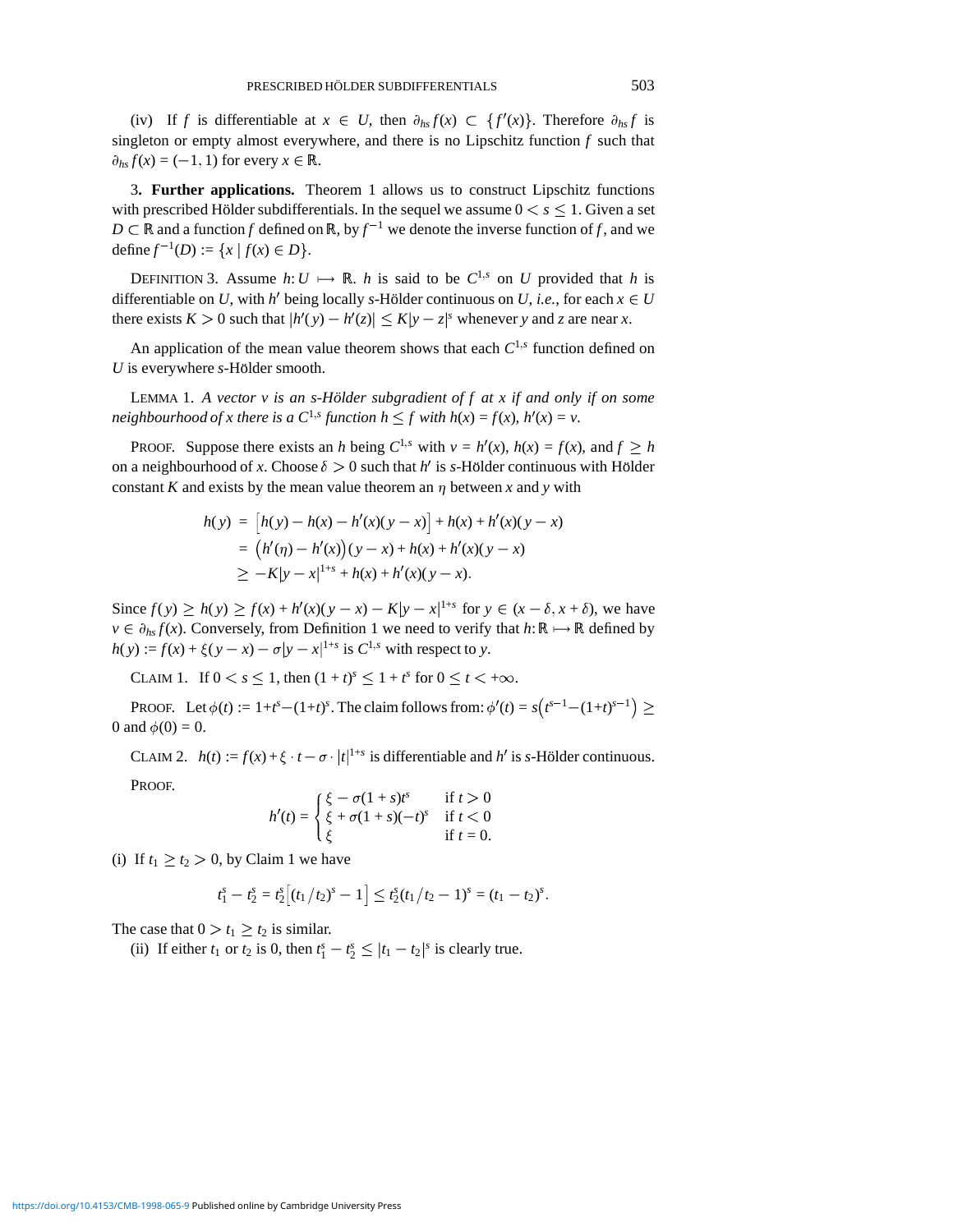(iii) If  $t_1 > 0 > t_2$ , then

$$
t_1^s + (-t_2)^s \le |t_1 - t_2|^s + |t_1 - t_2|^s = 2|t_1 - t_2|^s.
$$

Hence  $|h'(t_1) - h'(t_2)| \leq 2(1 + s)\sigma |t_1 - t_2|^{s}$  for  $t_1$  and  $t_2$  near 0.

In R we know that  $\xi \in \partial^- f(x)$ , the *Dini subdifferential*, if and only if there is another locally Lipschitz function *h* such that (i)  $f(y) \ge h(y)$  for all *y* near *x*,  $h(x) = f(x)$ , and (ii)  $h'(x) = \xi$  and  $h'$  is continuous at *x*. Comparing this with Lemma 1 we see that the more restrictive the subdifferential the more restrictive the derivative of *h*.

LEMMA 2. *(i)* Let g and  $g^{-1}$  both be  $C^{1,s}$ . Then

$$
\partial_{hs} f \circ g(x) = g'(x) \partial_{hs} f(z) \quad \text{ with } z = g(x).
$$

*In particular*  $\partial_{hs} f \circ g(x) = \emptyset$  *if and only if*  $\partial_{hs} f(z) = \emptyset$  *where*  $z = g(x)$ *. (ii)* Let g be  $C^{1,s}$  and f be locally Lipschitz. If  $g'(x) = 0$ , then  $\partial_{hs} f \circ g(x) = \{0\}$ .

**PROOF.** (i) Suppose for a  $C^{1,s}$  function *h* we have  $f(y) \ge h(y)$  for *y* near  $g(x)$ and  $f(g(x)) = h(g(x))$ . Then  $f(g(y)) \ge h(g(y))$  for *y* near *x*. Since the map *y*  $\rightarrow$  $h'(g(y))g'(y)$  is *s*-Hölder continuous around *x*, Lemma 1 shows that  $h'(g(x))g'(x) \in$  $\partial_{hs} f \circ g(x)$ , thus  $g'(x)\partial_{hs} f(z) \subset \partial_{hs} f \circ g(x)$  with  $z = g(x)$ . Conversely let  $\xi \in \partial_{hs} f \circ g(x)$ . Then there exists *h* being  $C^{1,s}$  such that  $f(g(y)) \ge h(y)$  for *y* near *x*. We have  $f(y) \ge h(y)$  $h(g^{-1}(y))$  for *y* near  $g(x)$ . Since the map  $y \to h'(g^{-1}(y))(g^{-1})'(y)$  is *s*-Hölder continuous around  $g(x)$ , Lemma 1 shows  $(h \circ g^{-1})'(g(x)) = h'(x)/g'(x) \in \partial_{hs}f(z)$  with  $z = g(x)$ , so we have  $h'(x) \in g'(x)\partial_{hx}f(z)$  with  $z = g(x)$ . That is  $\partial_{hs}f \circ g(x) \subset g'(x)\partial_{hs}f(z)$  where  $z = g(x)$ .

(ii) Assume the Lipschitz constant of *f* around  $g(x)$  is *K* and the *s*-Hölder constant of *g*<sup> $\prime$ </sup> around *x* is  $\hat{K}$ . By the mean value theorem there exists  $\eta \in [x, x + h]$  with

$$
|f \circ g(x+h) - f \circ g(x)| \le K|g(x+h) - g(x)| = K|g'(\eta) \cdot h - g'(x) \cdot h| \le K\hat{K}h^{1+s}.
$$

This means  $0 \in \partial_{hs} f \circ g(x)$ . On the other hand,

$$
\left|\frac{f\circ g(x+h)-f\circ g(x)}{h}\right|\leq K\left|\frac{g(x+h)-g(x)}{h}\right|,
$$

we have  $(f \circ g)'(x) = 0$ . Hence  $\partial_{hs} f \circ g(x) = \{0\}.$ 

It is well known that for a real-valued function *g* with domain an open interval,  $\triangle$ , the inverse  $g^{-1}$  exists if and only if *g* is strictly monotone on  $\triangle$ . If we assume that *g* is  $C<sup>1</sup>$  and  $g'(x) \neq 0$  then  $g<sup>-1</sup>$  exists locally around *x*. In Lemma 2(i) we only need to assume that  $g^{-1}$  exists locally.

LEMMA 3. Let U be an open subset of R. Suppose that  $f: U \mapsto (-\infty, +\infty]$  is lower *semicontinuous, and*  $x \in U$ *. Suppose further that g is s-Hölder smooth at x. Then*  $f + g$ *is s-Hölder subdifferentiable at x if and only if f is s-Hölder subdifferentiable at x. Furthermore*

$$
\partial_{hs}(f+g)(x)=\partial_{hs}f(x)+g'(x).
$$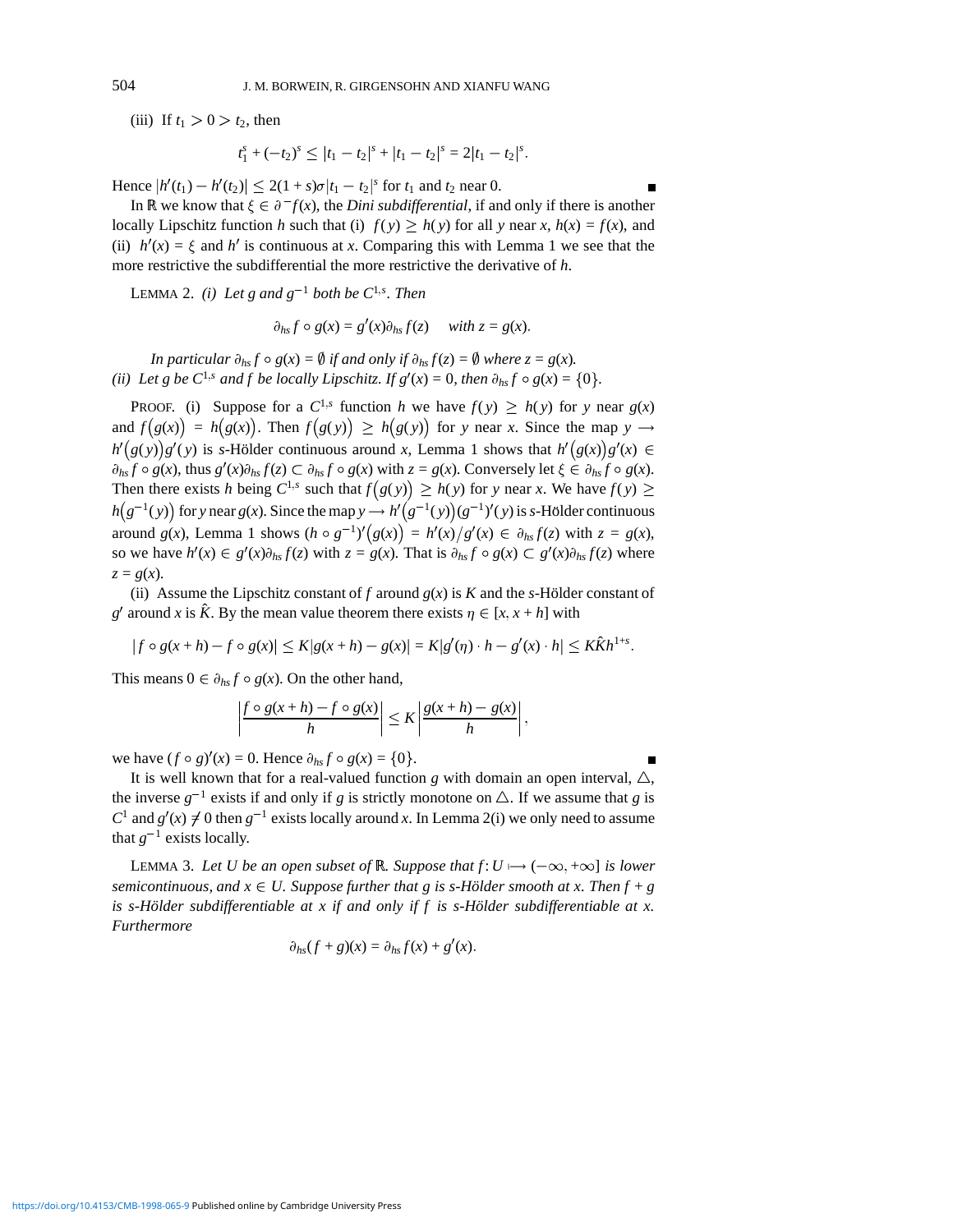PROOF. It suffices to show  $\partial_{hs}(f+g)(x) \subset \partial_{hs}f(x) + \partial_{hs}g(x)$ . Let  $\xi \in \partial_{hs}(f+g)(x)$ . By assumption there exist  $\sigma_1$ ,  $\sigma_2$ ,  $\delta > 0$  such that

$$
-\sigma_1|y-x|^{1+s} \le g(y) - g(x) - g'(x)(y-x) \le \sigma_1|y-x|^{1+s},
$$
  

$$
f(y) + g(y) - f(x) - g(x) + \sigma_2|y-x|^{1+s} \ge \xi(y-x),
$$

whenever  $|y - x| < \delta$ . Then

$$
f(y) - f(x) + (\sigma_1 + \sigma_2)|y - x|^{1+s}
$$
  
\n
$$
\geq f(y) - f(x) + \sigma_2|y - x|^{1+s} + g(y) - g(x) - g'(x)(y - x)
$$
  
\n
$$
\geq (\xi - g'(x))(y - x).
$$

Note that if  $\partial_{hs} f(x) \neq \emptyset$ , then  $\partial_{hs}(f+g)(x) \neq \emptyset$ , conversely if  $\partial_{hs}(f+g)(x) \neq \emptyset$  then  $f = (f + g) - g$  shows  $\partial_{hs} f(x) \neq \emptyset$ .

We may now formulate our main application:

THEOREM 2. Assume  $f, g: \mathbb{R} \mapsto \mathbb{R}$  *are locally s-Holder continuous functions with*  $f \geq g$  and  $f \not\equiv g$ . Define  $F$ ,  $G: \mathbb{R} \mapsto \mathbb{R}$  by

$$
F(x) := \int_0^x f(s) \, ds \quad \text{and} \quad G(x) := \int_0^x g(s) \, ds.
$$

*Set D*<sub>1</sub> :=  $\{x \mid x \in \mathbb{R} \text{ is dyadic}\}\$ . Then there exist uncountably many locally Lipschitz *functions h, differing by more than a constant, on* R *with*

$$
\partial_{hs}h(x) = \begin{cases} (g(x), f(x)) & \text{if } x \in \{y \mid g(y) < f(y) \} \cap (F - G)^{-1}(D_1), \\ \emptyset & \text{if } x \in \{y \mid g(y) < f(y) \} \setminus (F - G)^{-1}(D_1), \\ \{g(x)\} & \text{if } f(x) = g(x). \end{cases}
$$

PROOF. By Theorem 1 we may choose a Lipschitz  $H$  on  $\mathbb R$  with

(3) 
$$
\partial_{hs}H(x) = \begin{cases} (0,1) & \text{if } x \in D_1, \\ \emptyset & \text{otherwise.} \end{cases}
$$

Since  $f \not\equiv g$ , for some  $x_0$  we have  $f(x_0) > g(x_0)$ . There exists  $\delta > 0$  such that  $f > g$  on  $[x_0 - \delta, x_0 + \delta]$ . Since *H* is periodic, by translation and dilation (see Remark 1(ii)) we may assume at least one period of *H* is a subset of  $[(F - G)(x_0 - \delta), (F - G)(x_0 + \delta)].$ Now  $(F - G)' = f - g$  implies that  $F - G$  is  $C^{1,s}$ . When  $f(x) \neq g(x)$  we have  $(F - G)' \neq 0$ around *x*, and the inverse function theorem in [7] shows that  $F - G$  is locally invertible around *x* and the local inverse is  $C^{1,s}$  around  $(F - G)(x)$ . By Lemma 2 we have

$$
\partial_{hs}H \circ (F - G)(x) = \begin{cases} (0, f(x) - g(x)) & \text{if } F(x) - G(x) \in D_1 \text{ and } f(x) > g(x), \\ \emptyset & \text{if } F(x) - G(x) \notin D_1 \text{ and } f(x) > g(x), \\ \{0\} & \text{if } f(x) = g(x). \end{cases}
$$

Since *G* is  $C^{1,s}$ , it follows from Lemma 3 that

$$
\partial_{hs}(G + H \circ (F - G))(x) = \begin{cases} (g(x), f(x)) & \text{if } F(x) - G(x) \in D_1 \text{ and } f(x) > g(x), \\ \emptyset & \text{if } F(x) - G(x) \notin D_1 \text{ and } f(x) > g(x), \\ \{g(x)\} & \text{if } f(x) = g(x). \end{cases}
$$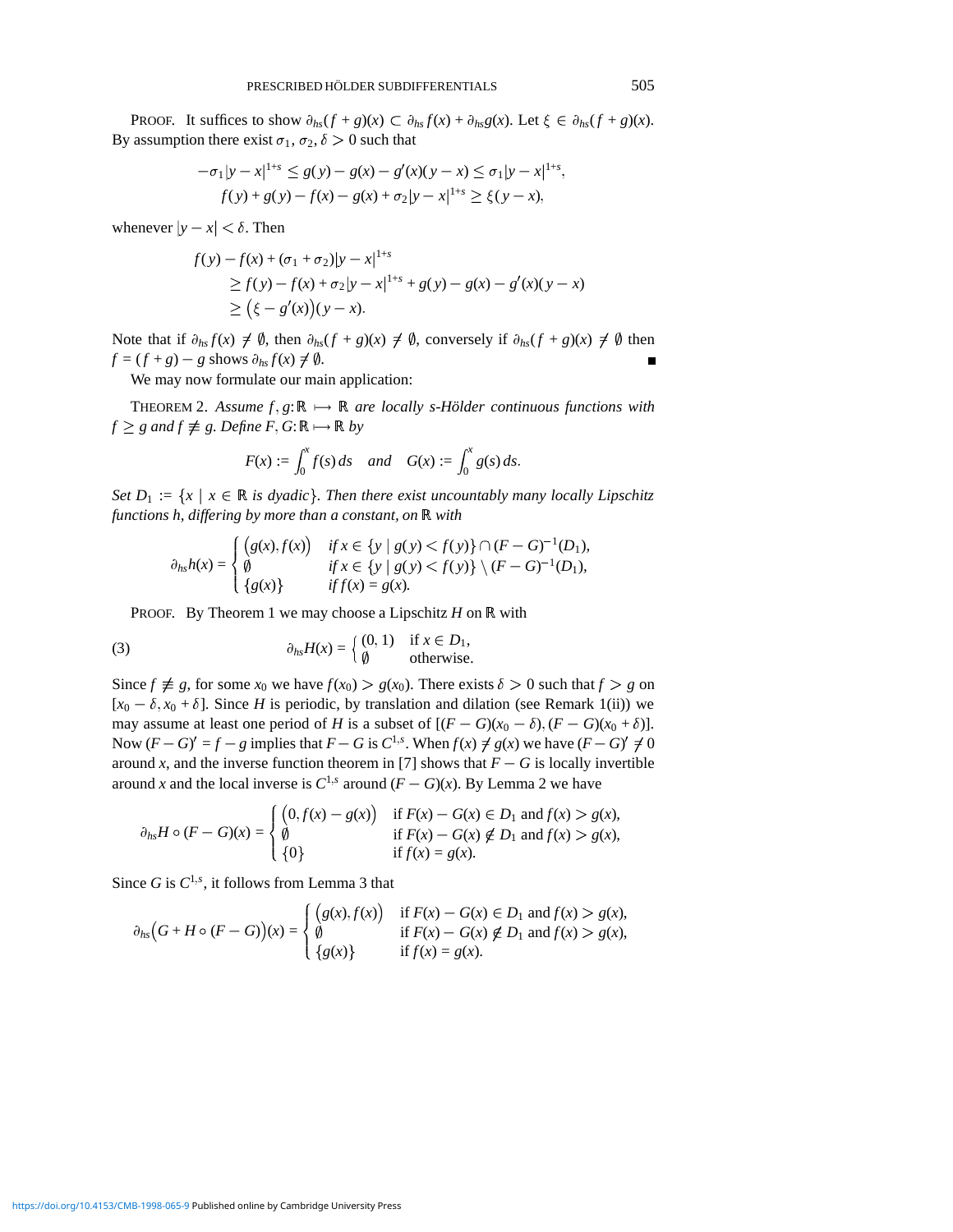Denote  $h := G + H \circ (F - G)$ . Therefore,

(4) 
$$
\partial_{hs}h(x) = \begin{cases} (g(x), f(x)) & \text{if } x \in \{y \mid f(y) > g(y)\} \cap (F - G)^{-1}(D_1), \\ \emptyset & \text{if } x \in \{y \mid f(y) > g(y)\} \setminus (F - G)^{-1}(D_1), \\ \{g(x)\} & \text{if } f(x) = g(x). \end{cases}
$$

By Theorem 1 plus translation and dilation we can choose uncountably many Lipschitz functions  $H_1$ , different from  $H$  by more than a constant, which satisfy (3) and have at least one period as a subset of  $[(F - G)(x_0 - \delta), (F - G)(x_0 + \delta)]$ . Then  $h_1: \mathbb{R} \mapsto \mathbb{R}$ defined by  $h_1(x) := (G + H_1 \circ (F - G))(x)$  also satisfies (4). Now there exist  $y_1, y_2 \in$  $[(F - G)(x_0 - \delta), (F - G)(x_0 + \delta)]$  such that  $H(y_1) - H_1(y_1) \neq H(y_2) - H_1(y_2)$ . Write  $y_i = (F - G)(x_i)$ . Then  $(h - h_1)(x_1) = (H - H_1) \circ (F - G)(x_1) = (H - H_1)(y_1) \neq$  $(H - H_1)(y_2) = (H - H_1) \circ (F - G)(x_2) = (h - h_1)(x_2).$  $\blacksquare$ 

REMARK 2. Assume that  $f$ ,  $g: \mathbb{R} \mapsto \mathbb{R}$  are locally *s*-Hölder continuous with  $f \not\equiv g$ . With the same notations Theorem 2 becomes:

$$
\partial_{hs}h(x) = \begin{cases}\n(\min\{g(x), f(x)\}, \max\{g(x), f(x)\}) & \text{if } x \in \{y \mid g(y) \neq f(y)\} \cap (F - G)^{-1}(D_1), \\
\emptyset & \text{if } x \in \{y \mid g(y) \neq f(y)\} \setminus (F - G)^{-1}(D_1), \\
\{g(x)\} & \text{if } f(x) = g(x).\n\end{cases}
$$

As an example, let *f*,  $g: \mathbb{R} \mapsto \mathbb{R}$  be given by  $f(x) := \sin^2(x/2)$  and  $g(x) := 1/2$ . Then there exist uncountably many Lipschitz functions,  $h$ , on  $\mathbb R$  differing by more than constants such that  $\partial_p h(x) =$ 

$$
\begin{cases}\n(\min\{\sin^2(x/2), 1/2\}, \max\{\sin^2(x/2), 1/2\}) & \text{if } x \in \mathbb{R} \setminus A \text{ with } \sin x \text{ dyadic}, \\
\emptyset & \text{if } x \in \mathbb{R} \setminus A \text{ with } \sin x \text{ non-dyadic}, \\
\{1/2\} & \text{if } x \in A,\n\end{cases}
$$

where  $A := \{k\pi + \pi/2 \mid k \text{ is any integer}\}.$ 

Note that, in general, if  $f > g$  on R, the strict monotonicity of  $F - G$  shows:

$$
D := \{x \mid (F(x) - G(x)) \in D_1\}
$$
 is countable,

and we have the following Corollary:

COROLLARY 2. *Suppose f and g are locally s-Hölder continuous functions with*  $f(x)$  *>*  $g(x)$  *for all*  $x \in \mathbb{R}$ *. Then there exists a countable dense set*  $D \subset \mathbb{R}$  *such that there exist uncountably many locally Lipschitz functions h, differing by more than a constant, on* R *with*

$$
\partial_{hs}h(x) = \begin{cases} (g(x), f(x)) & \text{if } x \in D, \\ \emptyset & \text{otherwise.} \end{cases}
$$